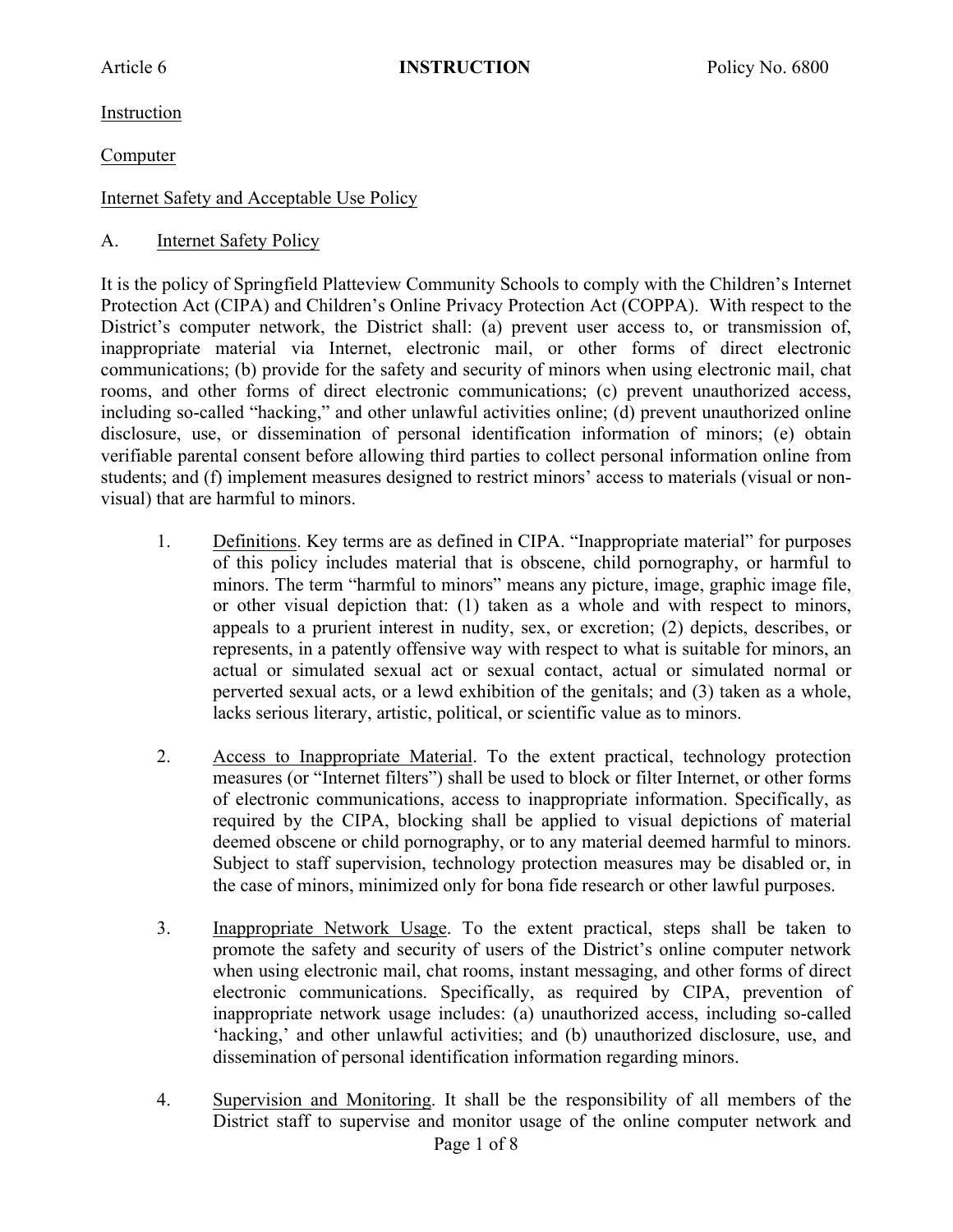access to the Internet in accordance with this policy and CIPA. Procedures for the disabling or otherwise modifying any technology protection measures shall be the responsibility of the Superintendent and the Superintendent's designees.

- 5. Social Networking. Students shall be educated about appropriate online behavior, including interacting with others on social networking websites and in chat rooms, and cyberbullying awareness and response. The plan shall be for all students to be provided education on these subjects. The Superintendent or the Superintendent's designee shall be responsible for identifying educational materials, lessons, and/or programs suitable for the age and maturity level of the students and for ensuring the delivery of such materials, lessons, and/or programs to students.
- 6. Parental Consent. The District shall obtain verifiable parental consent prior to students providing or otherwise disclosing personal information online.
- 7. Adoption. This Internet Safety Policy was adopted by the Board at a public meeting, following normal public notice.
- 8. The District shall comply with the Nebraska Student Online Personal Protection Act and will endeavor to take all reasonable and necessary steps to protect the online privacy of all students.

#### B. Computer Acceptable Use Policy

This computer acceptable use policy is supplemental to the District's Internet Safety Policy.

- 1. Technology Subject to this Policy. This Computer Acceptable Use Policy applies to all technology resources of the District or made available by the District. Technology resources include, without limitation, computers and related technology equipment, all forms of e-mail and electronic communications, and the internet.
- 2. Access and User Agreements. Use of the District technology resources is a privilege and not a right. The Superintendent or designee shall develop appropriate user agreements and shall require that employees, students (and their parents or guardians), and others to sign such user agreements as a condition of access to the technology resources, as the Superintendent determines appropriate. Parents and guardians of students in programs operated by the District shall inform the Superintendent or designee in writing if they do not want their child to have access.

The Superintendent and designees are authorized and directed to establish and implement such other regulations, forms, procedures, guidelines, and standards to implement this Policy.

The technology resources are not a public forum. The District reserves the right to restrict any communications and to remove communications that have been posted.

Page 2 of 8 3. Acceptable Uses. The technology resources are to be used for the limited purpose of advancing the District's mission. The technology resources are to be used, in general,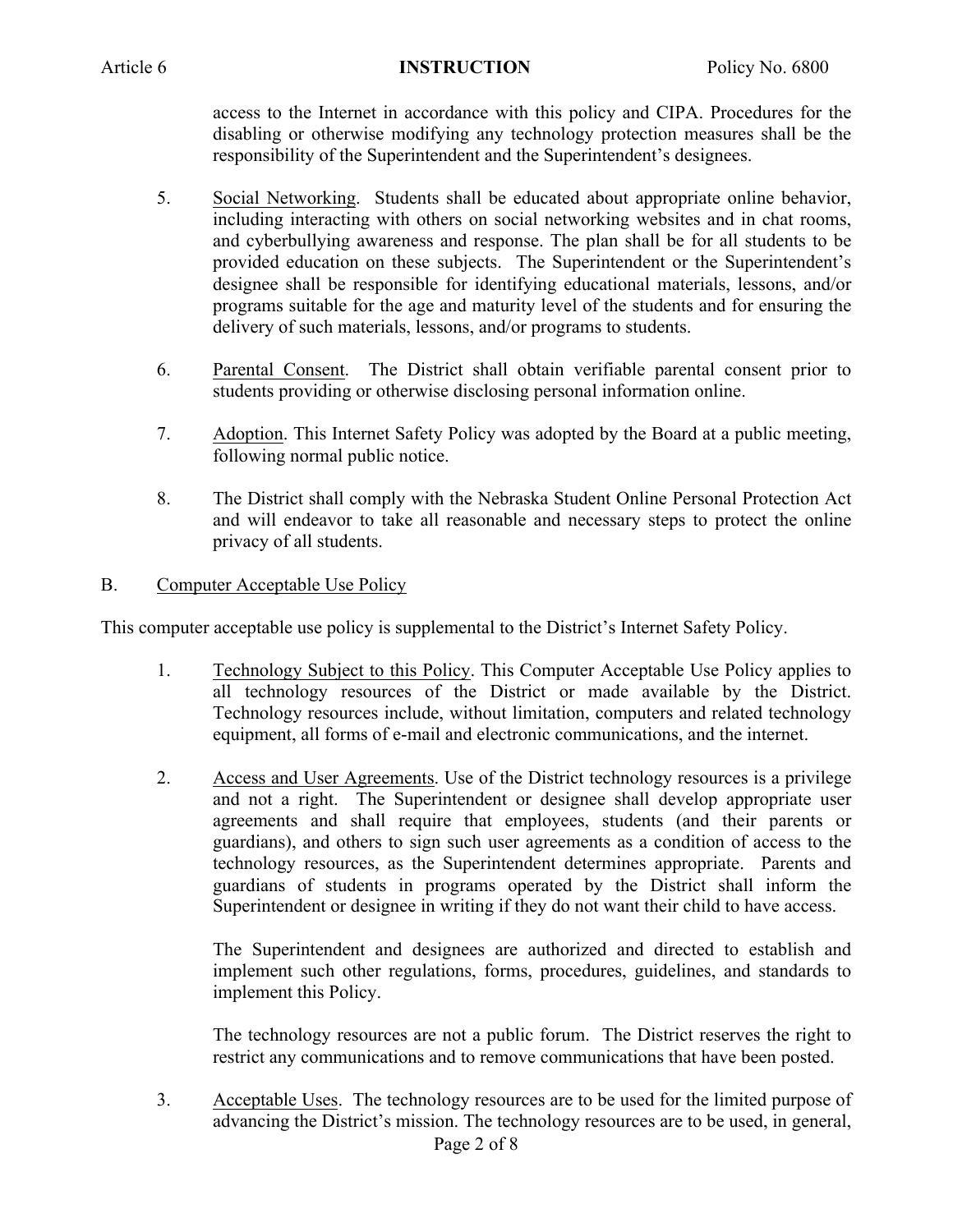for educational purposes, meaning activities that are integral, immediate, and proximate to the education of students as defined in the E-rate program regulations.

4. Unacceptable Uses.

The following are unacceptable uses of the technology resources:

- a. Personal Gain: Technology resources shall not be used, and no person shall authorize its use, for personal financial gain other than in accordance with prescribed constitutional, statutory, and regulatory procedures, other than compensation provided by law.
- b. Personal Matters: Technology resources shall not be used, and no person shall authorize its use, for personal matters unless the User has entered into a lease agreement or other similar agreement with the School District that makes such use permissible under law.

Occasional use that the Superintendent or designee determines to ultimately facilitate the mission of the District is not prohibited by this provision. Examples of occasional use that may be determined to ultimately facilitate the mission of the District: sending an e-mail to a minor child or spouse; sending an e-mail related to a community group in which an employee is a member where the membership in the community group facilitates the District's mission.

This occasional use exception does not permit use by employees contrary to the expectations of their position. For example, employees may not play games or surf the net for purposes not directly related to their job during instructional/duty time; nor may students do so during instructional time.

The occasional use exception also does not permit use of the technology resources for private business, such as searching for or ordering items on the internet for non-school use; or sending an e-mail related to one's own private consulting business.

- c. Campaigning: Technology resources shall not be used, and no person shall authorize its use, for the purpose of campaigning for or against the nomination or election of a candidate or the qualification, passage, or defeat of a ballot question.
- d. Technology-Related Limitations: Technology resources shall not be used in any manner which impairs its effective operations or the rights of other technology users. Without limitation:
	- 1. Users shall not use another person's name, log-on, password, or files for any reason, or allow another to use their password (except for authorized staff members).
	- 2. Users shall not erase, remake, or make unusable another person's computer, information, files, programs or disks.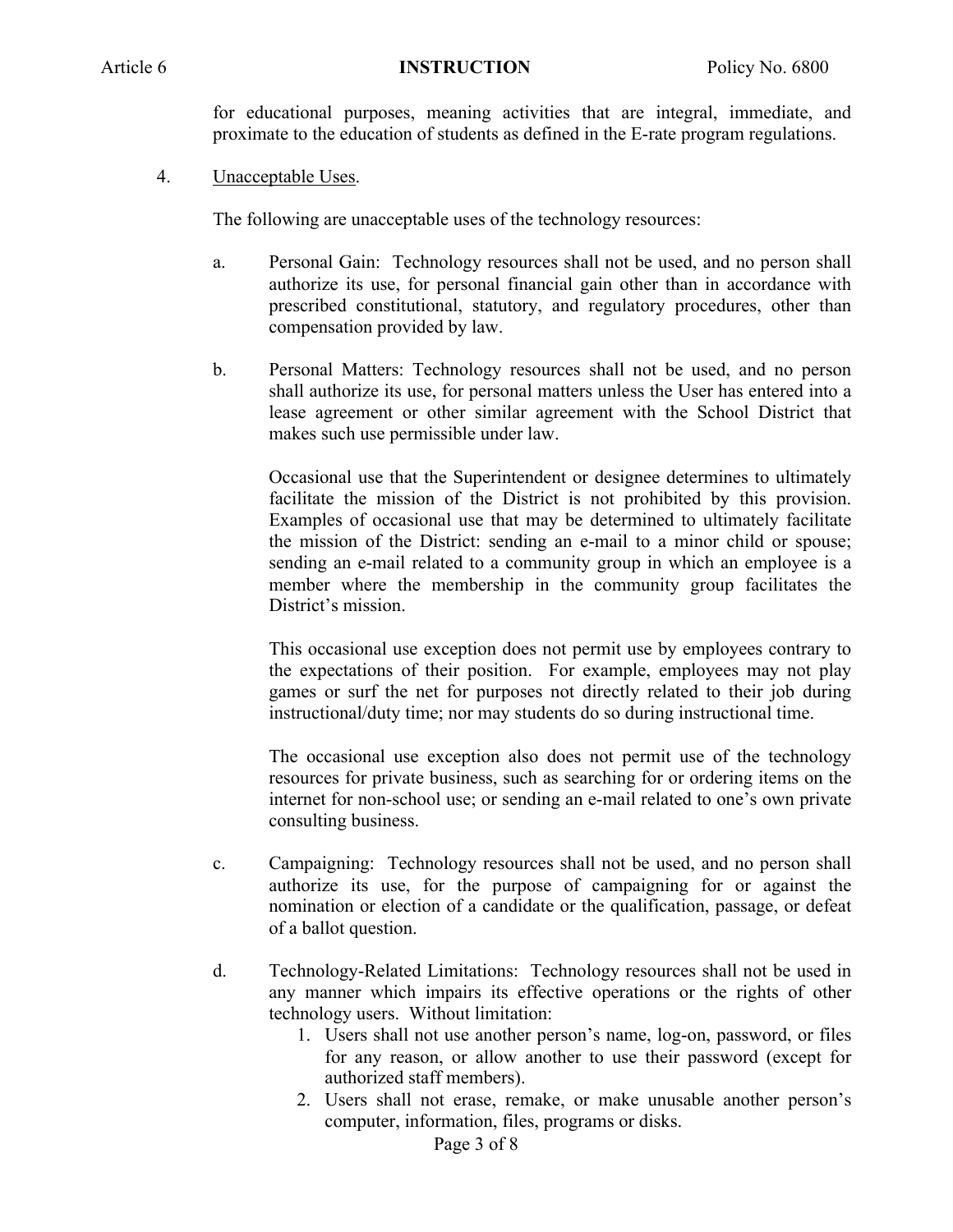- 3. Users shall not access resources not specifically granted to the user or engage in electronic trespassing.
- 4. Users shall not engage in "hacking" to gain unauthorized access to the operating system software or unauthorized access to the system of other users.
- 5. Users shall not copy, change, or transfer any software without permission from the network administrators.
- 6. Users shall not write, produce, generate, copy, propagate, or attempt to introduce any computer code designed to self-replicate, damage, or otherwise hinder the performance of any computer's memory, file system, or software. Such software is often called a bug, virus, worm, Trojan horse, or similar name.
- 7. Users shall not engage in any form of vandalism of the technology resources.
- 8. Users shall follow the generally accepted rules of network etiquette. The Superintendent or designees may further define such rules.
- e. Other Policies and Laws: Technology resources shall not be used for any purpose contrary to any District policy, any school rules to which a student user is subject, or any applicable law. Without limitation, this means that technology resources may not be used:
	- 1. to access any material contrary to the Internet Safety Policy; or to create or generate any such material.
	- 2. to engage in unlawful harassment or discrimination, such as sending e-mails that contain sexual jokes or images.
	- 3. to engage in violations of employee ethical standards and employee standards of performance, such as sending e-mails that are threatening or offensive or which contain abusive language; use of end messages on e-mails that may imply that the District is supportive of a particular religion or religious belief system, a political candidate or issue, or a controversial issue; or sending e-mails that divulge protected confidential student information to unauthorized persons.
	- 4. to engage in or promote violations of student conduct rules.
	- 5. to engage in illegal activity, such as gambling.
	- 6. in a manner contrary to copyright laws.
	- 7. in a manner contrary to software licenses.
- 5. Disclaimer. The technology resources are supplied on an "as is, as available" basis. The District does not imply or expressly warrant that any information accessed will be valuable or fit for a particular purpose or that the system will operate error free. The District is not responsible for the integrity of information accessed, or software downloaded from the Internet.
- 6. Filter. A technology protection measure is in place that blocks and/or filters access to prevent access to Internet sites that are not in accordance with policies and regulations. In addition to blocks and/or filters, the District may also use other technology protection measures or procedures as deemed appropriate.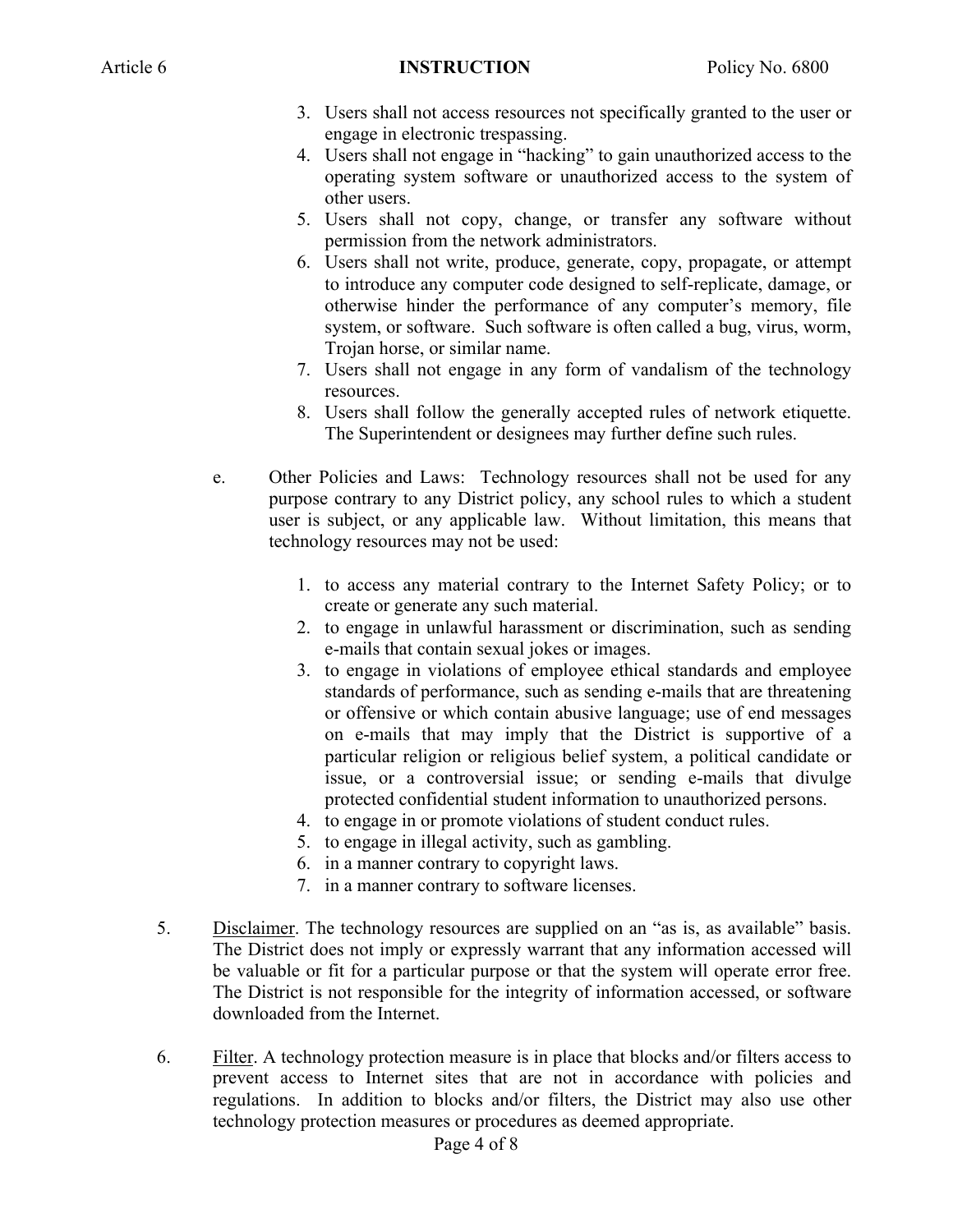Notwithstanding technology protection measures, some inappropriate material may be accessible by the Internet, including material that is illegal, defamatory, inaccurate, or potentially offensive to some people. Users accept the risk of access to such material and responsibility for promptly exiting any such material.

The technology protection measure that blocks and/or filters Internet access may be disabled only by an authorized staff member for bona fide research or educational purposes: (a) who has successfully completed District training on proper disabling circumstances and procedures, (b) with permission of the immediate supervisor of the staff member requesting said disabling, or (c) with the permission of the Superintendent. An authorized staff member may override the technology protection measure that blocks and/or filters Internet access for a minor to access a site for bona fide research or other lawful purposes provided the minor is monitored directly by an authorized staff member.

- 7. Monitoring. Use of the technology resources, including but not limited to internet sites visited and e-mail transmitted or received, is subject to monitoring by the administration and network administrators at any time to maintain the system and insure that users are using the system responsibly, without notice to the users. Users have no privacy rights or expectations of privacy with regard to use of the District's computers or Internet system. All technology equipment shall be used under the supervision of the Superintendent and the Superintendent's designees.
- 8. Sanctions. Violation of the policies and procedures concerning the use of the District technology resources may result in suspension or cancellation of the privilege to use the technology resources and disciplinary action, up to and including expulsion of students and termination of employees. Use that is unethical may be reported to the Commissioner of Education. Use that is unlawful may be reported to the law enforcement authorities. Users shall be responsible for damages caused and injuries sustained by improper or non-permitted use.

| Legal Reference: | Children's Internet Protection Act, 47 USC § 254<br>Children's Online Privacy Protection Act, 15 U.S.C. § 6501<br>FCC Order adopted August 10, 2011 |
|------------------|-----------------------------------------------------------------------------------------------------------------------------------------------------|
|                  | 47 USC § 254(h)(1)(b); 47 CFR 54.500(b) and 68 FR 36932 (2003) (E-rate<br>restrictions)                                                             |
|                  | Neb. Rev. Stat. § 49-14,101.01 (Political Accountability and Disclosure Act)<br>LB $512(2017)$ .                                                    |

Date of Adoption: May 14, 2018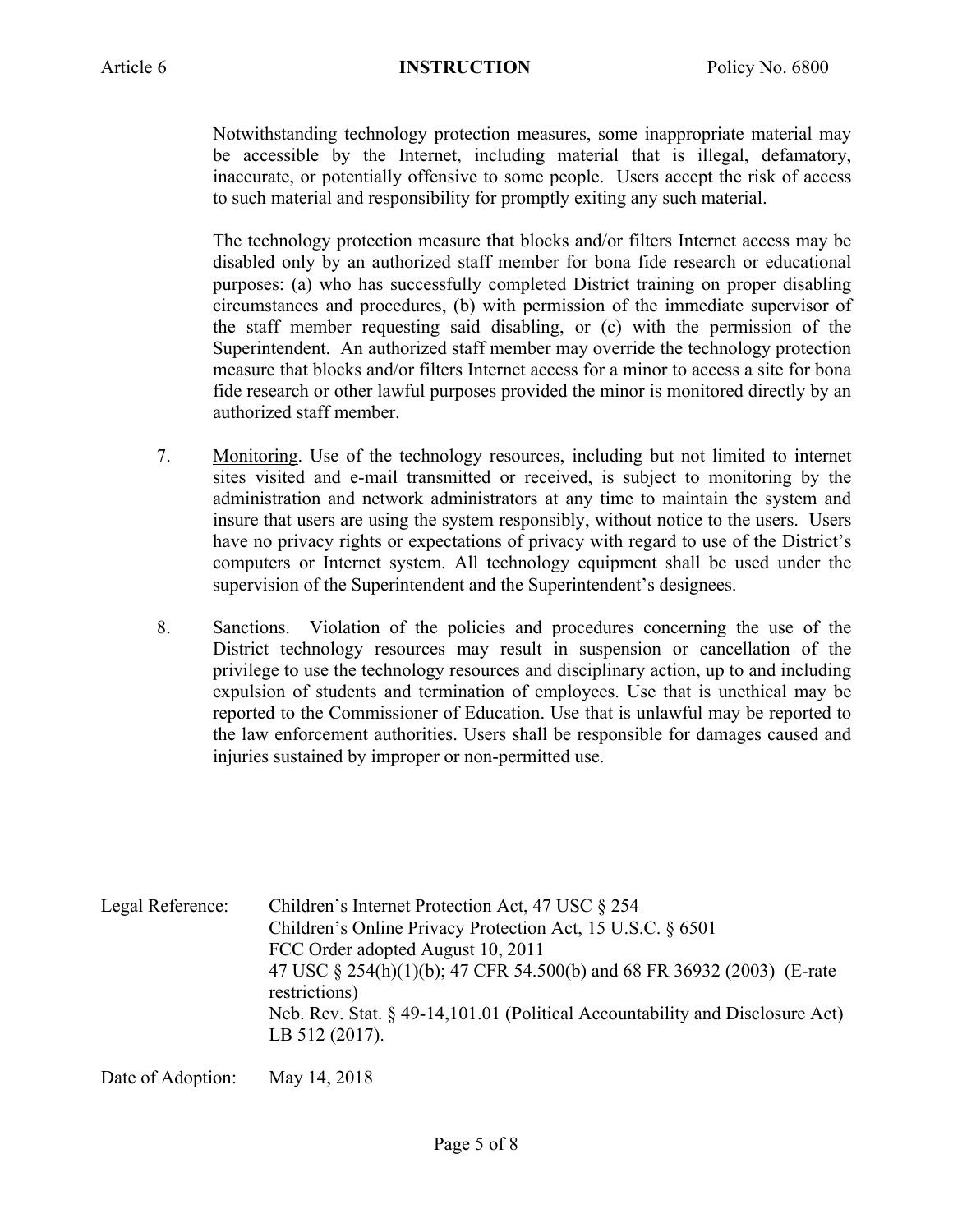Springfield Platteview Community Schools Addition to Employee Code of Conduct *Appendix "1"*

### ACCEPTABLE USE OF COMPUTERS AND NETWORKS

### ADMINISTRATORS, FACULTY AND STAFF AGREEMENT

In order to make sure that all members of Springfield Platteview Community Schools community understand and agree to these rules of conduct for use of the e-mail and Internet systems of the school district, the District asks that you, as an administrator, faculty member, or staff member user, sign the following statement:

I have received a copy of, and have read, the Internet Safety and Acceptable Use Policy adopted by Springfield Platteview Community Schools, and I understand and will abide by those district guidelines and conditions for the use of the facilities of the district and access to the Internet. I further understand that any violation of the district guidelines is unethical and may constitute a criminal offense. Should I commit any violation, my access privileges will be revoked. School disciplinary action and/or appropriate legal action will be taken.

I agree not to hold the Springfield Platteview Community Schools, any of its employees, or any institution providing network access to the district responsible for the performance of the system or the content of any material accessed through it.

Employee's Name

Employee's Signature Date:

This form will be retained on file by authorized faculty designee for duration of applicable computer/network/Internet use.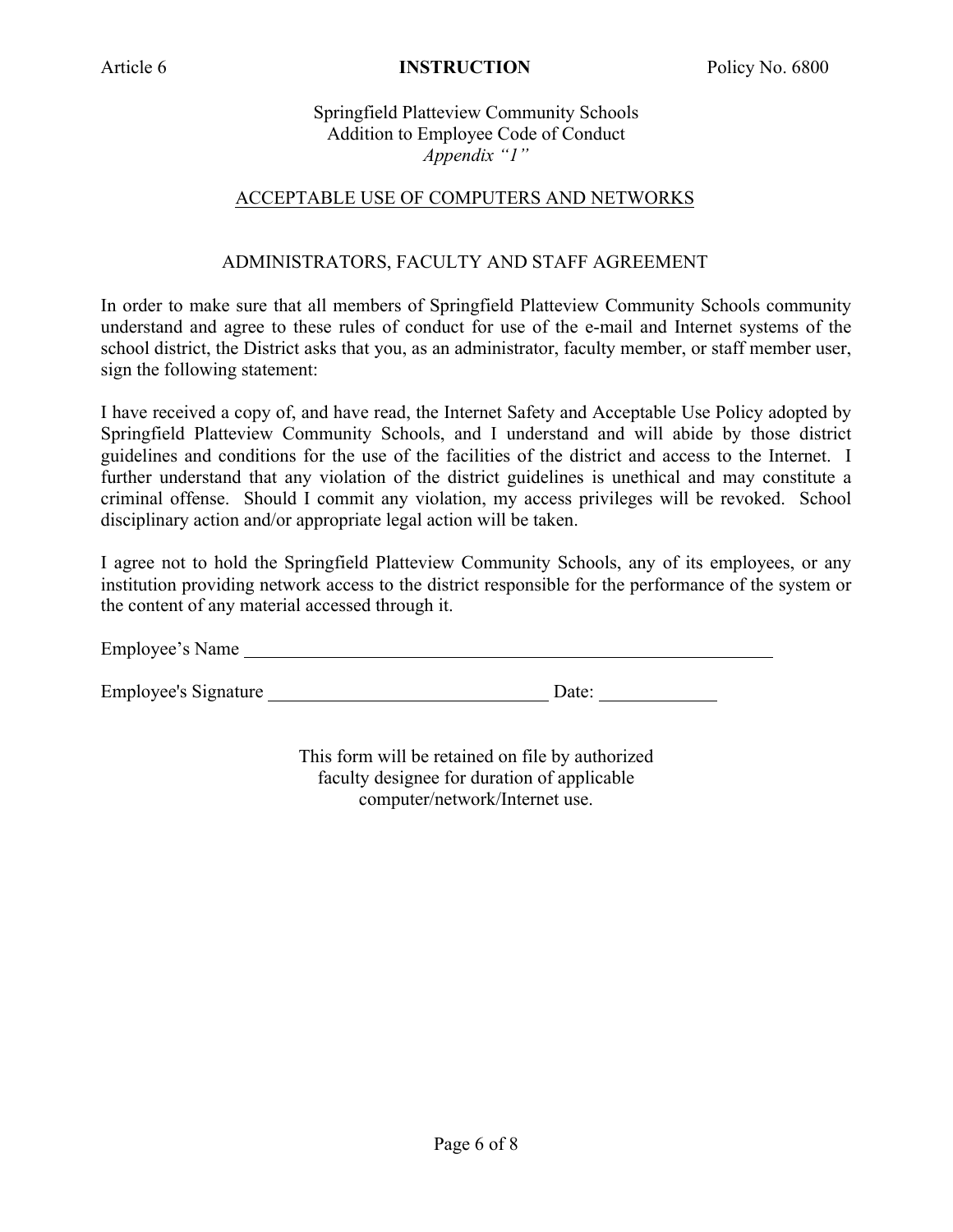### Springfield Platteview Community Schools Addition to Student Code of Conduct *Appendix "2"*

### ACCEPTABLE USE OF COMPUTERS AND NETWORKS

### STUDENT'S AGREEMENT

In order to make sure that all members of Springfield Platteview Community Schools community understand and agree to these rules of conduct, the district asks that you as a student user sign the following statement:

I have received a copy of, and have read, the Internet Safety and Acceptable Use Policy adopted by the district, and I understand and will abide by those district guidelines and conditions for the use of the facilities of the district and access to the Internet. I further understand that any violation of the district guidelines is unethical and may constitute a criminal offense. Should I commit any violation, my access privileges will be revoked. School disciplinary action and/or appropriate legal action will be taken.

I agree not to hold Springfield Platteview Community Schools, any of its employees, or any institution providing network access to the district responsible for the performance of the system or the content of any material accessed through it.

Student's Name

Student's Signature Date:

This form will be retained on file by authorized faculty designee for duration of applicable computer/network/Internet use.